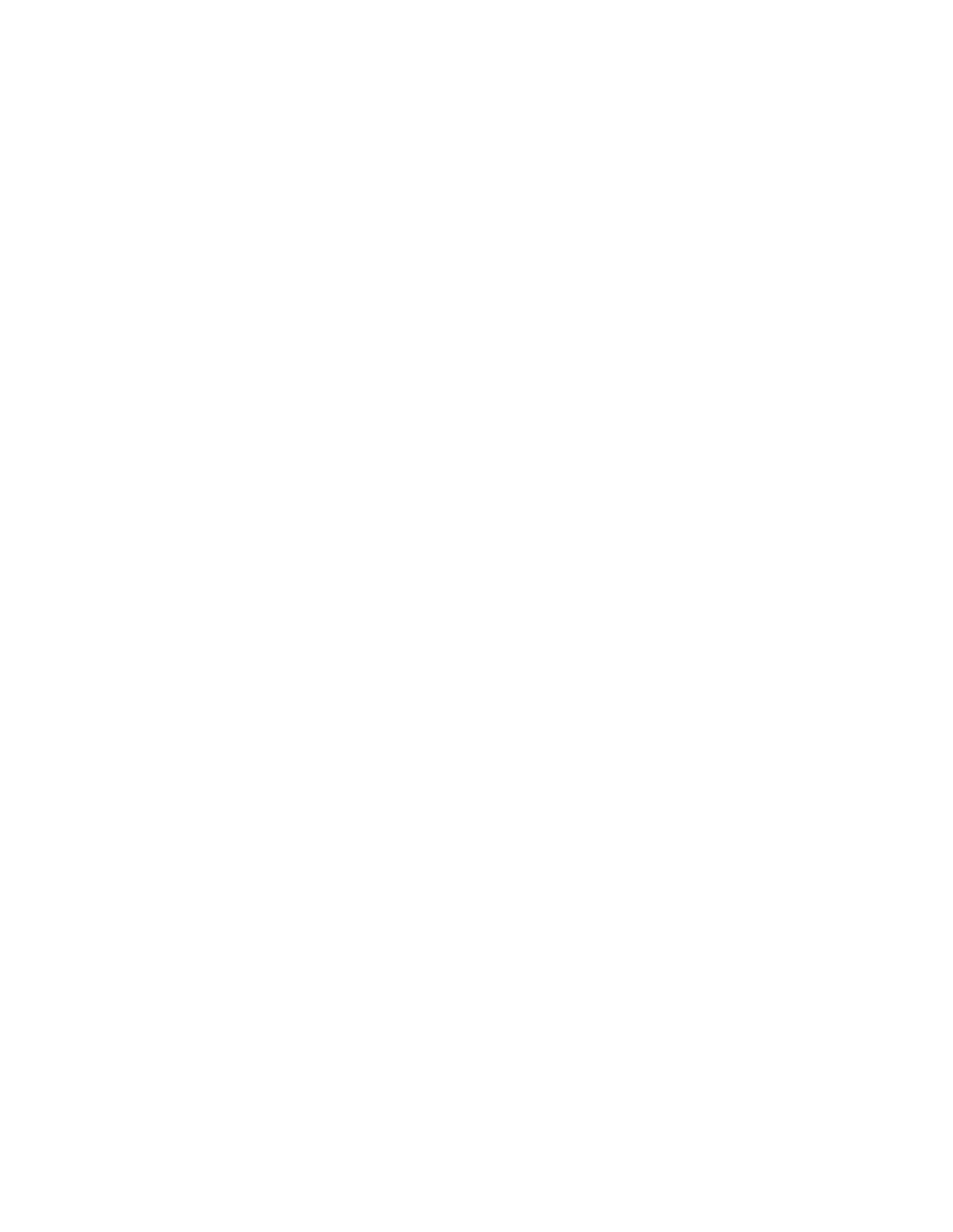

## **APPENDIX 3.18-A: REGIONAL GROWTH METHODOLOGY MEMORANDUM**

Since publication of the Bakersfield to Palmdale Project Section Draft Environmental Impact Report/Environmental Impact Statement (EIR/EIS), the following substantive changes have been made to this section:

 As explained in Appendix 6-B, PEPD Draft Set Capital Cost Estimate, the project costs have been updated and were found to decrease based on the revised costs resulting from the engineering and design refinements described in Chapter 2. As a result, this analysis was revised to reflect the revised costs and the number of short-term construction-related jobs decreased slightly (about three percent) for the Bakersfield to Palmdale (B-P) Build **Alternatives** 

This appendix describes the methodologies and presents the results of the analysis of employment effects related to high-speed rail (HSR) project spending on short-term construction and long-term operation and maintenance of the HSR project improvements in the Bakersfield to Palmdale Project Section (B-P), including the B-P Build Alternatives, the César E. Chávez National Monument Design Option (CCNM Design Option), the Refined CCNM Design Option, the portion of the Fresno to Bakersfield Locally Generated Alternative (F-B LGA) alignment from the intersection of 34th Street and L Street to Oswell Street, the Bakersfield and Palmdale stations, and maintenance facilities. Maintenance facilities include the light maintenance facility (LMF), maintenance of way facility (MOWF), and maintenance of infrastructure siding facilities (MOIS). The analysis evaluates these effects in the two-county region, or resource study area (RSA) comprising Kern and Los Angeles counties. This appendix supports the analysis presented in Section 3.18, Regional Growth, and details the methodology for using the Regional Input-Output Modeling System (RIMS) II multipliers from the U.S. Department of Commerce, Bureau of Economic Analysis (BEA) to estimate these effects.

# **Overview of Input-Output Analysis**

Input-Output (I/O) analysis is based on the concept that industries in a geographic region are interdependent and thus the total contribution of any one establishment's activity is larger than its individual (direct) output or employment. Consequently, an establishment's economic activity has a multiplier effect that generates successive rounds of spending and associated output and employment in other economic sectors in a particular region. For example, construction firms purchase goods from producers, who in turn purchase raw materials from suppliers. Thus, an increase or decrease in the demand for construction supplies would stimulate an increase or decrease in output and employment in interdependent secondary industries.

Regional economic impact analysis and I/O models provide a means to quantify economic effects stemming from a particular industry or economic activity. I/O models produce quantitative estimates of the magnitude of regional economic activity resulting from some initial activity. I/O models rely on economic multipliers that mathematically represent the relationship between the initial change in one sector of the economy and the effect of that change on employment, income, economic output, and value added in other regional industries. These economic data provide a quantitative estimate of the magnitude of shifts in jobs and revenues within a regional economy.

This analysis uses I/O analysis to evaluate the total effect of HSR project spending on the regional economy in terms of employment based on the initial economic input associated with HSR expenditures on capital investment and operations in the regional economy. These initial inputs are referred to as the direct effect. Next the I/O model quantifies the impacts associated with the multiplier effects that result from that initial economic input. Multiplier effects include indirect or induced effects. Indirect effects represent economic impacts on suppliers while induced effects represent economic impacts on household income and spending. In this report, direct, indirect, and induced effects are defined as follows:

 **Direct effect**: The economic value of the initial input of spending into the economy made by the Authority.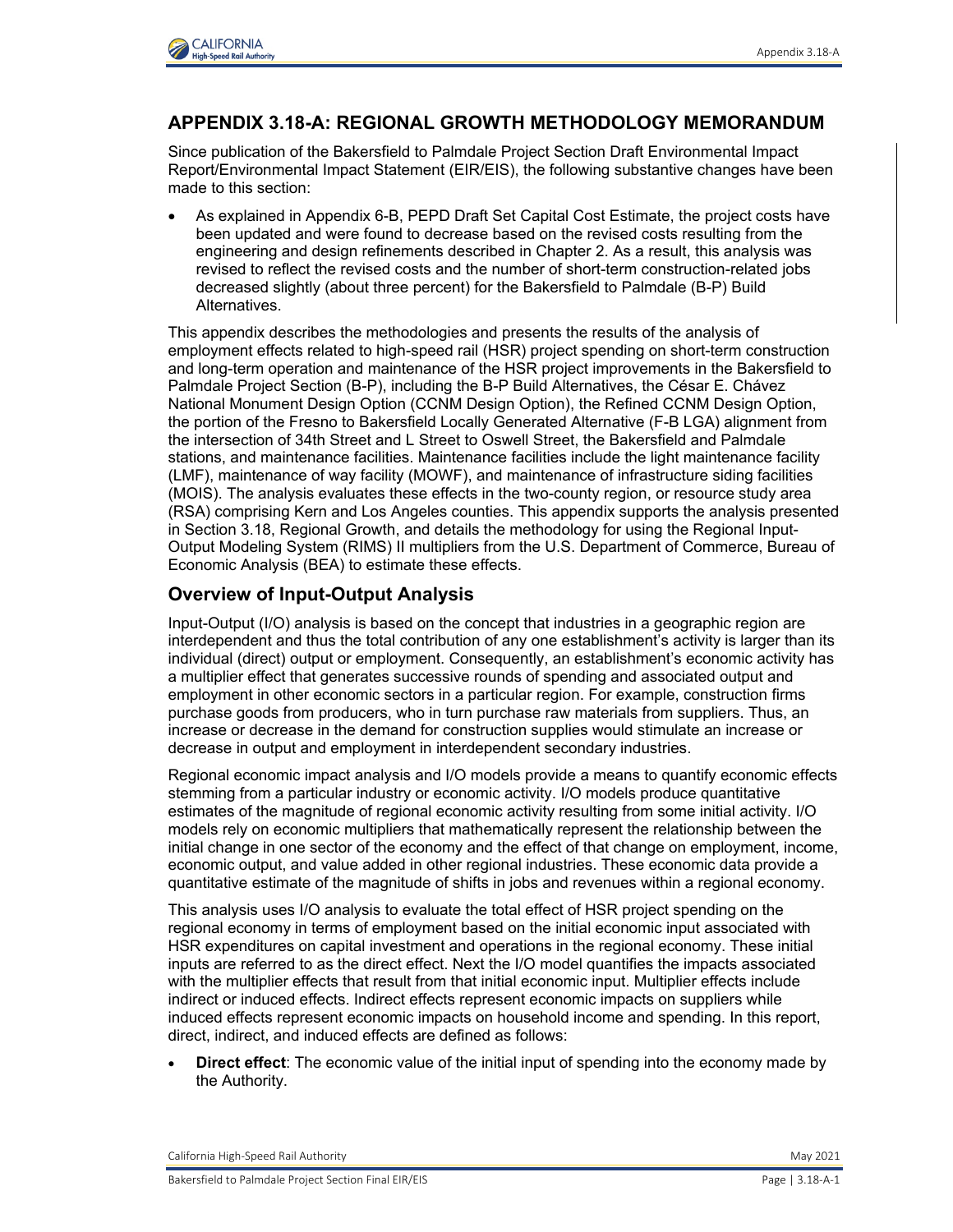

- **Indirect effect**: The economic value of "upstream" industry-to-industry transactions that supply inputs to the production of goods and services consumed by the Authority.
- **Induced effect**: The economic value of labor income that recirculates in the economy as a result of the initial expenditures made by the Authority.
- **Total impact**: The sum of the direct, indirect, and induced effects. The total impact measures the overall impact of HSR activities within the regional economy.

This analysis measures economic significance in terms of employment, and uses the following terminology to discuss employment effects:

- **Employment:** Equivalent to jobs, a headcount that includes part-time and full-time workers.
- **Annual job years:** A combined measure of total jobs and the duration of those jobs. One annual job year is defined as equivalent to one job held by one person for one year.

# **RIMS II Multipliers**

This analysis relies on RIMS II multipliers acquired from the BEA to measure the economic effects of spending in the RSA associated with construction and operation of the proposed improvements within the Bakersfield to Palmdale Project Section (BEA 2013).<sup>1</sup> RIMS II multipliers are based on national I-O relationships that are adjusted to account for local supply conditions. These adjustments account for the fact that local industries often do not supply all of the intermediate inputs needed to produce the region's output. Industries must purchase some intermediate inputs from suppliers outside the region. These purchases are often called leakages because they represent money that no longer circulates in the local economy. In terms of this analysis, an example of leakage is HSR project spending on construction supplies from companies located outside the RSA.

RIMS II multipliers are available at the county level and were, therefore, obtained for the twocounty RSA and are specific to the regional economy composed of Kern and Los Angeles counties. The multipliers were acquired from the BEA in November 2015, and were the most current available at the time of the initial analysis, that is, those based on 2007 national inputoutput data and 2013 regional data (BEA 2015). The multipliers are produced as tables organized both by selected detailed industries, as defined under the North American Industry Classification System (NAICS), and by NAICS industry aggregations or sectors, as defined by the BEA. Industry Aggregation 7 (NAICS Industry Sector 23), Construction, multipliers are most directly relevant to the construction phase and Industry Aggregation 33 (NAICS Industry Sector 482), Rail Transportation, multipliers are most directly relevant to the operations and maintenance phase of the HSR project.

Type II multipliers were used for this analysis because these multipliers capture direct, indirect, and induced economic effects by considering the economic effect of industry and household expenditures (BEA 2013). Unlike Type I multipliers, which account for only direct and indirect effects, Type II multipliers include the induced effects associated with the spending of earnings by labor (households) in a region. Type II multipliers were used in this analysis because induced jobs were of interest for this study.

The analysis uses RIMS II Type II annual regional economic final-demand and direct-effect multipliers to estimate employment effects in terms of the total number of jobs in the RSA that would be created during construction and operation of the proposed improvements within the Bakersfield to Palmdale Project Section, including direct, indirect, and induced jobs. Finaldemand employment multipliers provide the total number of local jobs created per million-dollar change in final demand (in this case per million dollars in HSR project spending in the RSA), while direct-effect employment multipliers provide the total number of local jobs created per

1

 $1$  BEA does not endorse any resulting estimates and/or conclusions about the economic impact of a proposed change on an area.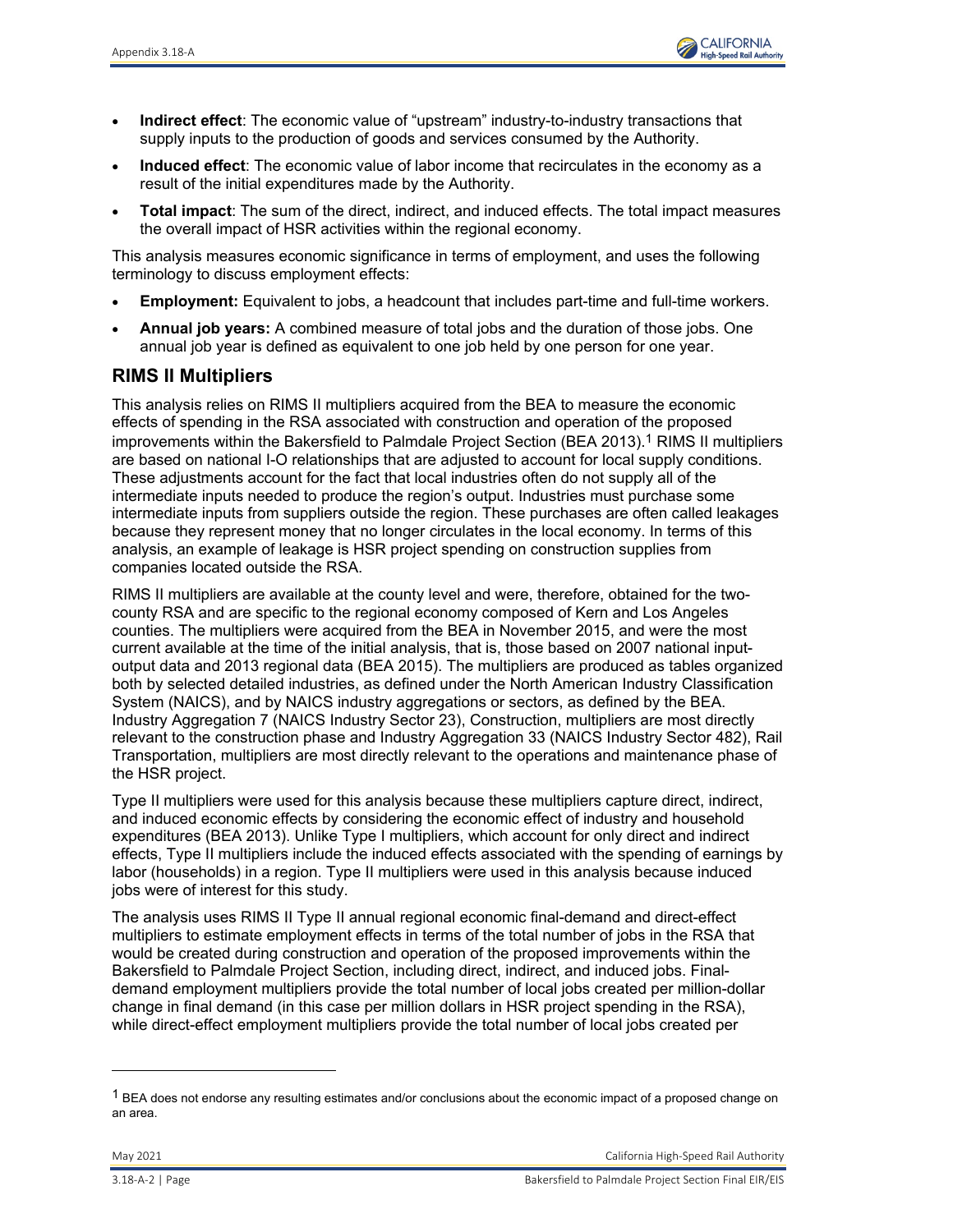

additional direct job created in the final-demand industry. The final-demand and direct-effect multipliers that are relevant to this regional growth analysis are included in Table 3.18-A-1.

| <b>Industry</b>                             | <b>Final-Demand</b><br><b>Employment Multiplier1</b> | Direct-Effect<br><b>Employment Multiplier2</b> |
|---------------------------------------------|------------------------------------------------------|------------------------------------------------|
| Industry Aggregation 7, Construction        | 10.9433                                              | 1.9576                                         |
| Industry Aggregation 33 Rail Transportation | 6.314                                                | 3.0721                                         |

#### **Table 3.18-A-1 RIMS II Type II Multipliers Relevant to the Regional Growth Analysis**

Sources: BEA 2015.

<sup>1</sup> Represents the total change in number of jobs in all industries per million dollars of output in the industry corresponding to the entry. Because the<br>employment multipliers are based on 2013 data, the output delivered

<sup>2</sup> Represents the total change in number of jobs in all industries for each additional job in the industry corresponding to the entry.

This analysis also uses final-demand multipliers to calculate the number of direct jobs in the RSA in the final-demand industry. The final-demand employment multipliers provide the total number of jobs, and do not provide a breakout of the number of direct jobs in the final-demand industry. The number of direct jobs in the final-demand industry can be calculated in two steps. First, for the final-demand industry, divide the final-demand employment multiplier by the direct-effect employment multiplier. The result is the ratio of the number of jobs per million dollars of output for the final-demand industry. Second, multiply this ratio by the final-demand change to obtain the change in jobs in the final-demand industry.

The RIMS II Type II final-demand and direct-effect employment multipliers include only employment effects in the RSA and do not account for economic effects that would occur outside this area. Therefore, use of these multipliers does not account for external economic effects and associated employment since it excludes effects that would occur outside of the RSA yet would benefit the state of California as a whole. Therefore, the employment effects from the proposed improvements within the Bakersfield to Palmdale Project Section estimated in this analysis would be less than total employment effect to the state of California.

Although HSR project spending would increase economic activity in the region, a portion of the impacts reported in this analysis may not be entirely new on a net basis. For example, it is plausible that the State of California would have spent a portion of its HSR budget on other projects elsewhere in the state if the HSR project did not occur. These potential effects are not captured in this analysis.

# **Short-Term Construction Employment Effects Methodology**

This section presents the methodology used to develop estimates for the number of short-term jobs that the proposed improvements within the Bakersfield to Palmdale Project Section would create as a result of construction spending in the RSA, and presents the result of this analysis. The methodology for estimating short-term job creation is based on the *Project Level Environmental Methodology Guidelines, Version 5.09* (Authority and FRA 2017) and the December 2013 RIMS II user guide (BEA 2013).

Construction of the proposed improvements within the Bakersfield to Palmdale Project Section would result in short-term direct construction jobs and additional indirect and induced jobs. Direct employment refers to the jobs created to construct the project and primarily involves jobs created in the construction sector. Indirect employment refers to the jobs created in existing businesses in the region (e.g., material and equipment suppliers) that provide goods and services to project construction. Induced employment refers to jobs created in new or existing businesses (e.g., retail stores, gas stations, banks, restaurants, service companies) that supply goods and services to workers and their families.

This analysis estimates employment effects from construction of the proposed improvements within the Bakersfield to Palmdale Project Section based on the total construction spending estimate for each of the B-P Build Alternatives and design options. This analysis sought to

California High-Speed Rail Authority May 2021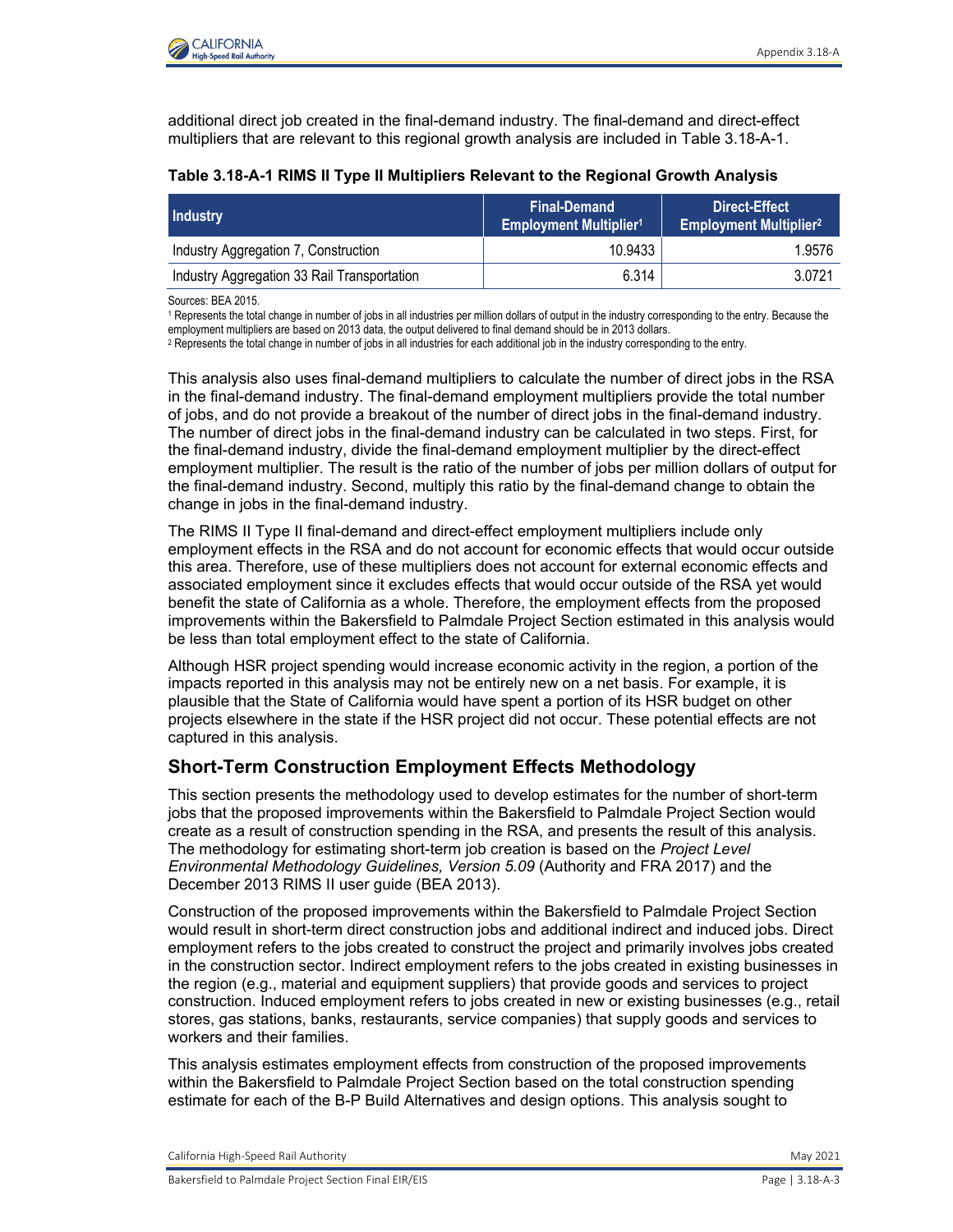

estimate the effects that would occur in the RSA as a result of construction of each of the B-P Build Alternatives and design options, and thus spending in the following the Federal Railroad Administration's (FRA) Standard Cost Categories (Authority and FRA 2019):

- 10: track structures and track
- 20: stations, terminals, intermodal
- 30: support facilities: yards, shops, administrative buildings
- 40: site work, right-of-way, land, existing improvements
- 50: communications and signaling
- 60: electric traction
- 80: professional services
- 90: Unallocated Contingency

This methodology uses only construction costs, and excludes costs for right-of-way acquisition, final design, and program implementation (e.g., train vehicles) because those costs would not measurably affect employment in the RSA. Right-of-way acquisition costs are included in Category 40, site work, right-of-way, land, existing improvements, so the portion attributed specifically to right-of-way acquisition was subtracted out of the Category 40 costs for this analysis. The construction spending estimates include the cost to construct all proposed improvements within the Bakersfield to Palmdale Project Section, including the Bakersfield and Palmdale stations, alignment alternatives or design options between the stations, and maintenance facilities. The construction costs are shown in Appendix C of Appendix 6-B, PEPD Draft Set Capital Cost Estimate.

This analysis assumes that construction spending would occur throughout the construction period, and would follow a standard S-shaped spending curve based on a normal distribution, which assumes that spending increases steadily to a peak at the mid-point of the construction and then decreases symmetrically until construction is completed. At the time this analysis was first prepared for the Draft EIR/EIS, the construction period was estimated to commence in March 2018 and end in June 2025, with peak construction activity occurring in 2021. Although the specific dates have changed, this estimate is representative of the expected duration of construction activities. The estimate for the total number of jobs that would be created at the peak of construction would be similar for any construction period of the same duration, regardless of the commencement date. The estimated construction costs by year for each of the B-P Build Alternatives are presented in Table 3.18-A-2. The total construction spending or savings for the two design options (CCNM Design Option and Refined CCNM Design Option) are shown in Table 3.18-A-3. The costs or savings for these design options would be incurred while construction is occurring for the alignments associated with the design options, which are in the Keene area. Therefore, only the total costs are shown for the design option. These costs represent the change in costs relative to those for the alternatives.

| <b>Alternative</b> | 2018    | 2019      | 2020      | 2021      | 2022      | 2023      | 2024      | 2025    | Total      |
|--------------------|---------|-----------|-----------|-----------|-----------|-----------|-----------|---------|------------|
| Alternative 1      | \$879.7 | \$1,778.1 | \$2,831.8 | \$3,466.0 | \$3,239.8 | \$2,317.0 | \$1,284.5 | \$348.9 | \$16,145.8 |
| Alternative 2      | \$866.2 | \$1,750.9 | \$2,788.5 | \$3,413.0 | \$3,190.2 | \$2,281.5 | \$1,264.9 | \$343.5 | \$15,898.6 |
| Alternative 3      | \$907.5 | \$1,834.3 | \$2,921.4 | \$3,575.6 | \$3,342.2 | \$2,390.3 | \$1,325.2 | \$359.9 | \$16,656.3 |
| Alternative 5      | \$887.4 | \$1,793.6 | \$2,856.6 | \$3,496.4 | \$3,268.1 | \$2,337.3 | \$1,295.8 | \$351.9 | \$16,287.1 |

#### **Table 3.18-A-2 Construction Spending by Alternative (2020\$ in Millions)1**

Source: Authority 2021, Simon 2021.

1 Includes costs from Bakersfield Station to Palmdale Station, including the portion of the F-B LGA alignment from the intersection of 34th Street and L Street to Oswell Street and Avenue O to Spruce Court in Palmdale, the Bakersfield and Palmdale stations, and the maintenance facilities.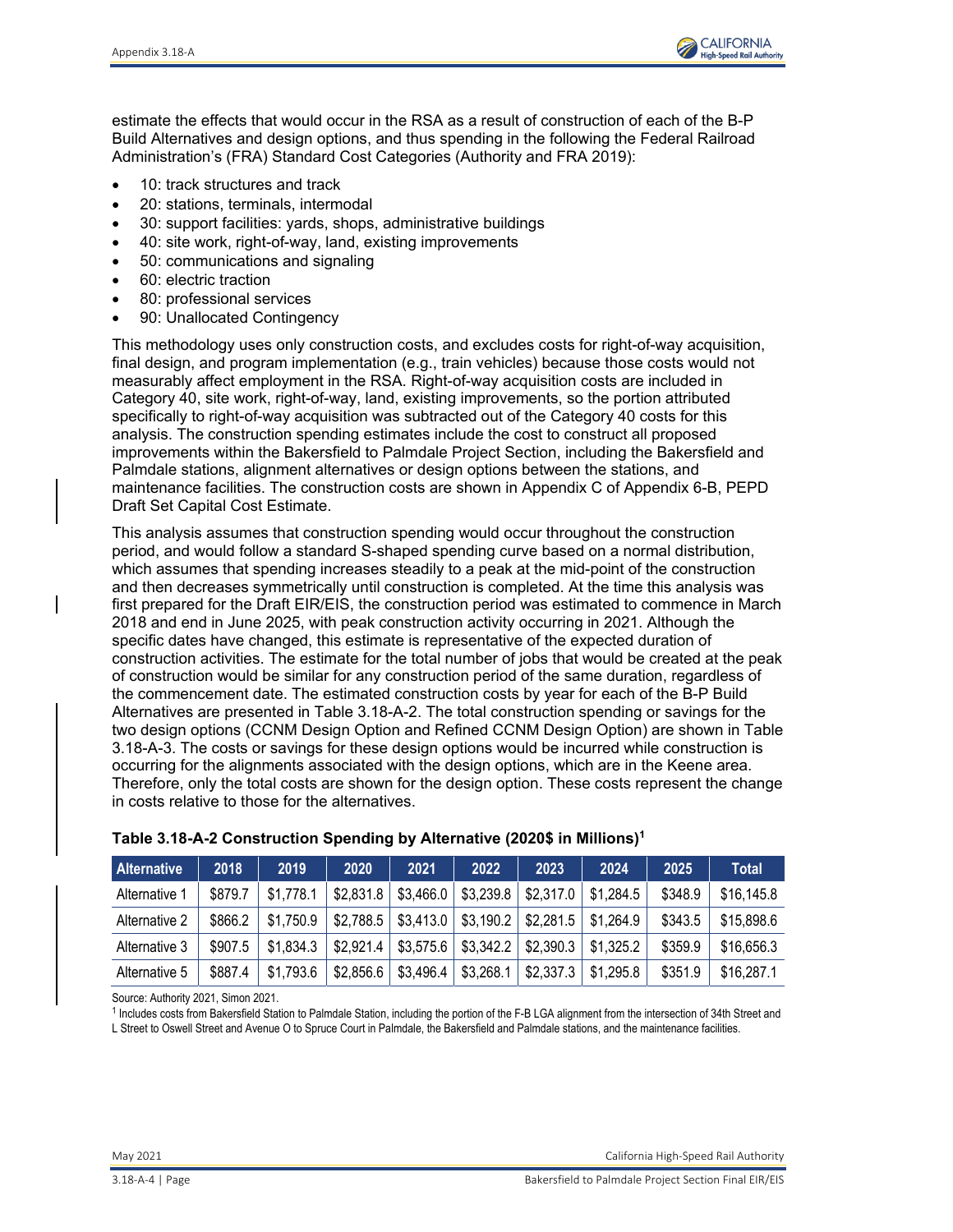

#### **Table 3.18-A-3 Construction Spending by Design Option (2020\$ in Millions)**

| <b>Alternative</b>         | Total      |
|----------------------------|------------|
| <b>CCNM Design Option</b>  | $-$ \$9.8  |
| Refined CCNM Design Option | $+ $716.4$ |

Sources: Authority 2021, Simon 2021.

Numbers reflect changes brought by the addition of the CCNM Design Option or Refined CCNM Design Option to any of the B-P Build Alternatives.

This analysis estimates the direct, indirect, and induced employment effects that would occur from the proposed improvements within the Bakersfield to Palmdale Project Section by applying the RIMS II Type II final-demand multiplier for the construction industry for the two-county RSA to the construction spending estimates. As the most recent set of RIMS II Type II multipliers are from 2013, construction spending estimates were converted from 2020 dollars to 2013 dollars for use with these multipliers using the Consumer Price Index for All Urban Consumers from the U.S. Bureau of Labor Statistics (2021). The RIMS II Type II multipliers were then applied to obtain the number of jobs (direct, indirect, and induced) created per million dollars of project expenditure. The result of this analysis generates the total number of jobs that would be created, including part-time and full-time jobs.

Not all construction spending would occur locally in Kern and Los Angeles counties, as construction of the HSR project would use materials from outside of the RSA (e.g., concrete sections of the guideway, track sections, and quarry materials). However, RIMS II Type II multipliers account for expenditures that would likely occur outside the RSA, referred to as leakage, and therefore the RIMS II Type II multipliers were applied to the entire construction cost estimate for each of the B-P Build Alternatives and design options. This analysis uses Industry Aggregation 7, Construction, to represent the construction industry. The final-demand multiplier for this industry is 10.9433, indicating that 10.9433 jobs would be created for every one million dollars in project spending. The number of these jobs that would be direct jobs was broken out by using the direct-effect multiplier for the two-county RSA for Industry Aggregation 7, Construction. The direct-effect multiplier for this industry is 1.9576, indicating that a total of 1.9576 jobs would be created for every direct job created in this industry.

The employment multipliers measure the total change in the number of local jobs, including fulland part-time jobs, and do not represent full-time equivalent (FTE) employment. This analysis uses the ratio of FTE to total employment to calculate the employment effect in terms of FTE. Data for FTE employment versus total employees (part- and full-time) is not available for individual regions, but it is available at the national level in BEA's National Income and Product Accounts (NIPA). Therefore, the conversion of total jobs to FTE employment is based on the assumption that the national average proportion of FTE employment to total jobs is representative of the ratio in the RSA. Based on NIPA data from 2010 through 2019, the average ratio of FTE to total jobs is 0.961 for the construction industry (BEA 2021a, 2021b). Based on this ratio, the estimates for the number of jobs that would be created by construction spending for the B-P Build Alternatives and design options were converted to annual job years, with each annual job year representing one person fully employed for one year. The total direct, indirect, and induced employment estimates for each of the B-P Build Alternatives are shown in Table 3.18-A-4. The total construction jobs for the two design options (CCNM Design Option and Refined CCNM Design Option) are shown in Table 3.18-A-5. The jobs for these design options would be created while construction is occurring for the alignments associated with the design options which are in the Keene area. Therefore only the total jobs are shown for the design option. These jobs would be in addition to the jobs for each alternative.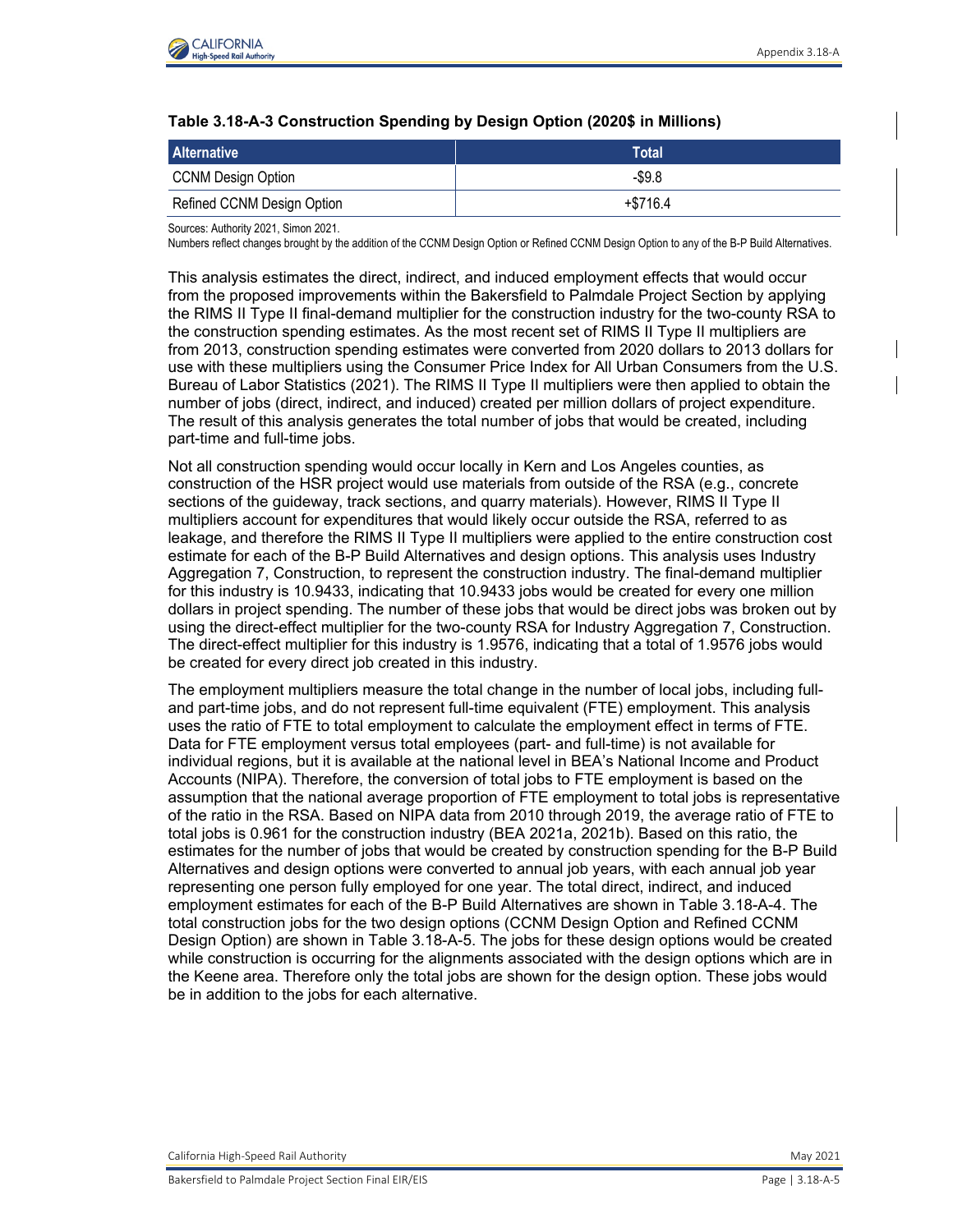

| <b>Employment</b>    | 2018  | 2019   | 2020   | 2021   | 2022   | 2023   | 2024   | 2025  | <b>Total</b> |
|----------------------|-------|--------|--------|--------|--------|--------|--------|-------|--------------|
| <b>Alternative 1</b> |       |        |        |        |        |        |        |       |              |
| Direct               | 4,200 | 8,600  | 13,600 | 16,700 | 15,600 | 11,200 | 6,200  | 1,700 | 77,800       |
| Indirect and Induced | 4,100 | 8,200  | 13,100 | 16,000 | 15,000 | 10,700 | 5,900  | 1,600 | 74,600       |
| Total                | 8,300 | 16,800 | 26,700 | 32,700 | 30,600 | 21,900 | 12,100 | 3,300 | 152,400      |
| <b>Alternative 2</b> |       |        |        |        |        |        |        |       |              |
| Direct               | 4,200 | 8,400  | 13,400 | 16,500 | 15,400 | 11,000 | 6,100  | 1,700 | 76,700       |
| Indirect and Induced | 4,000 | 8,100  | 12,900 | 15,800 | 14,700 | 10,500 | 5,800  | 1,600 | 73,400       |
| Total                | 8,200 | 16,500 | 26,300 | 32,300 | 30,100 | 21,500 | 11,900 | 3,300 | 150,100      |
| <b>Alternative 3</b> |       |        |        |        |        |        |        |       |              |
| Direct               | 4,400 | 8,800  | 14,100 | 17,200 | 16,100 | 11,500 | 6,400  | 1,700 | 80,200       |
| Indirect and Induced | 4,200 | 8,500  | 13,500 | 16,500 | 15,400 | 11,000 | 6,100  | 1,700 | 76,900       |
| Total                | 8,600 | 17,300 | 27,600 | 33,700 | 31,500 | 22,500 | 12,500 | 3,400 | 157,100      |
| <b>Alternative 5</b> |       |        |        |        |        |        |        |       |              |
| Direct               | 4,300 | 8,600  | 13,800 | 16,900 | 15,800 | 11,300 | 6,200  | 1,700 | 78,600       |
| Indirect and Induced | 4,100 | 8,300  | 13,200 | 16,100 | 15,100 | 10,800 | 6,000  | 1,600 | 75,200       |
| Total                | 8,400 | 16,900 | 27,000 | 33,000 | 30,900 | 22,100 | 12,200 | 3,300 | 153,800      |

#### **Table 3.18-A-4 Employment Effects during Construction (in annual job years)1**

Sources: Results from BEA RIMS II multiplier analysis using data from the following sources: Authority 2021; Simon 2021; BEA 2015, 2021a, and 2021b; and U.S. Bureau of Labor Statistics 2021.

1 Includes costs from Bakersfield Station to Palmdale Station, including the portion of the F-B LGA alignment from the intersection of 34th Street and L Street to Oswell Street and Avenue O to Spruce Court in Palmdale, the Bakersfield and Palmdale stations, and the maintenance facilities.

### **Table 3.18-A-5 Employment Effects during Construction (in annual job years)**

| <b>Employment</b>                 | <b>Total</b> |  |  |  |  |
|-----------------------------------|--------------|--|--|--|--|
| <b>CCNM Design Option</b>         |              |  |  |  |  |
| Direct                            | 0            |  |  |  |  |
| Indirect and Induced              | 0            |  |  |  |  |
| <b>Total</b>                      | 0            |  |  |  |  |
| <b>Refined CCNM Design Option</b> |              |  |  |  |  |
| <b>Direct</b>                     | 3,500        |  |  |  |  |
| Indirect and Induced              | 3,300        |  |  |  |  |
| Total                             | 6,800        |  |  |  |  |

Sources: Results from BEA RIMS II multiplier analysis using data from the following sources: Authority 2021; Simon 2021; BEA 2015, 2021a, and 2021b; and U.S. Bureau of Labor Statistics 2021.

Numbers reflect changes brought by the addition of the CCNM Design Option or Refined CCNM Design Option to any of the B-P Build Alternatives. Because the employment numbers are rounded to the nearest 100 jobs and the CCNM Design Option reduces the number of jobs by 47 direct jobs and by 45 indirect and direct jobs, due to rounding for each category, it would not affect the overall construction job estimates.

For the B-P Build Alternatives evaluated, project expenditures would result in the creation of an estimated 76,700 to 80,200 direct and 73,400 to 76,900 indirect and induced annual job years, for a total of 150,100 to 157,100 annual job years in the RSA, depending on the B-P Build Alternative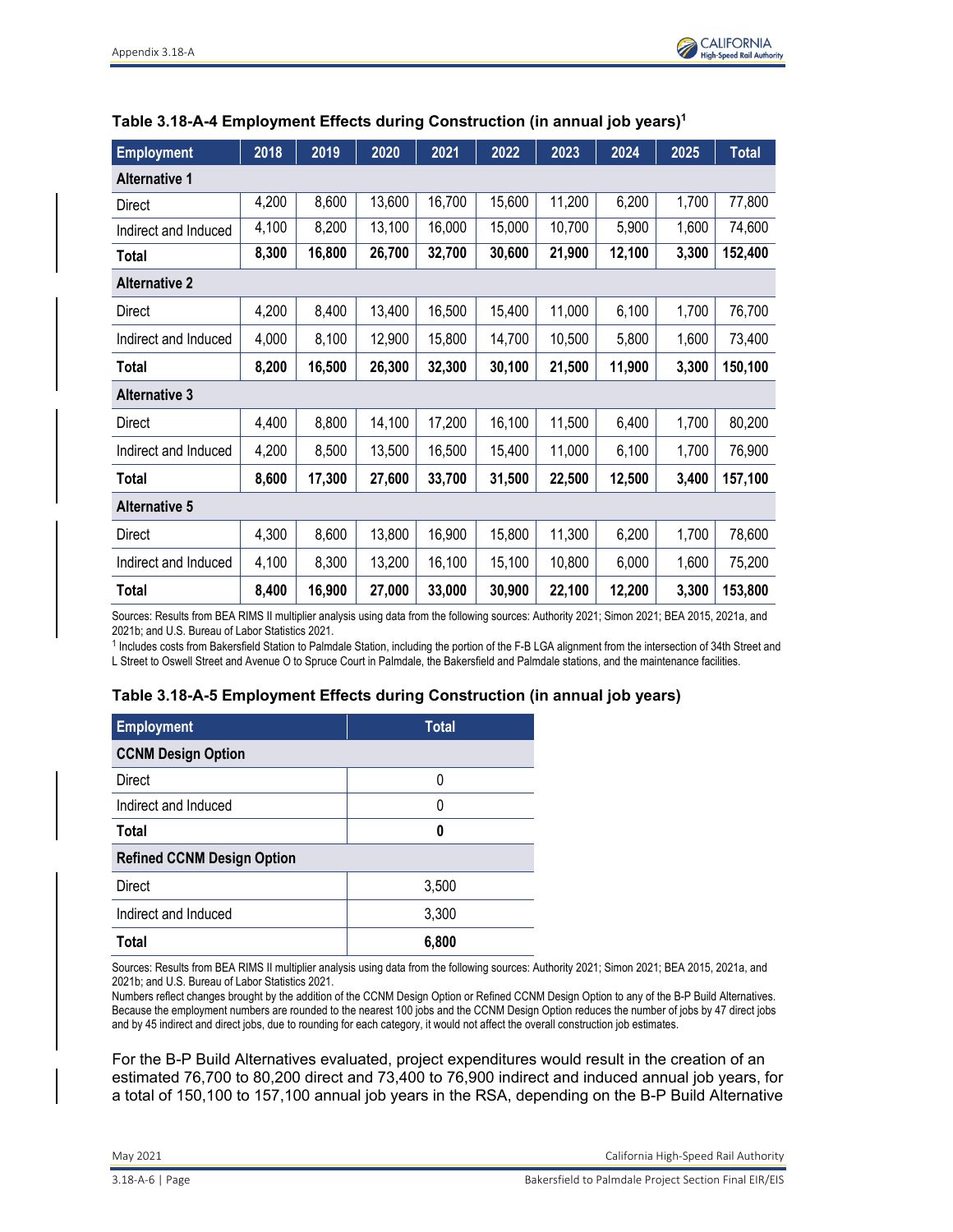

that is selected. During the peak period of construction in 2021, an estimated 16,500 to 17,200 direct and 15,800 to 16,500 indirect and induced jobs, for a total of 32,300 to 33,700 jobs would be supported.

Alternative 3 would create the greatest number of jobs during the construction period, at 157,100 annual job years in the RSA when considering direct, indirect, and induced jobs. Alternatives 5 and 1 would follow, resulting in the creation of 153,800 and 152,400 annual job years, respectively. Alternative 2 would result in the smallest number of jobs, as it would create 150,100 annual job years.

The CCNM Design Option would not affect the construction jobs estimates, but the Refined CCNM Design Option would add 6,800 annual job years to any of the B-P Build Alternatives jobs estimates shown in Table 3.18-A-4.

# **Long-Term Operation Growth Effects Methodology**

This section describes the methodology that was used to calculate long-term employment growth that could occur due to operation of the HSR project in the Bakersfield to Palmdale Project Section, which includes operation of the B-P Build Alternatives or design options, the F-B LGA alignment from the intersection of 34th Street and L Street to Oswell Street, the Bakersfield and Palmdale stations, and maintenance facilities. This employment growth includes direct long-term jobs for HSR staff that operate and maintain the system as well as indirect and induced long-term jobs at local businesses supported by local expenditures by the HSR project and their staff and families. Given long-term growth effects are related to operation of the HSR project in the Bakersfield to Palmdale Project Section, and the B-P Build Alternatives are similar in length and include the same number of stations and maintenance facilities, employment effects are regional in nature and do not vary by B-P Build Alternative. This analysis of long-term, operations-induced growth focuses on the two-county RSA and determines how operation of the HSR project in the Bakersfield to Palmdale Project Section could influence projected regional employment, either directly or indirectly. The process for estimating long-term job creation follows the methodology described in the Project Level Environmental Methodology Guidelines, Version 5.09 (Authority and FRA 2017).

This analysis uses employment forecasts from the May 2019 *Revised High-Speed Rail Operating*  and Maintenance Staffing Projections for Use in EIR/EIS Project-Level Analysis memorandum (Authority 2019) to estimate direct employment, and the RIMS II Type II multipliers for the RSA to calculate estimated indirect and induced employment. This analysis estimates the number of direct jobs associated with operation and maintenance of the HSR project in the Bakersfield to Palmdale Project Section based on the number of jobs forecasted under implementation of full Phase 1 operation of the HSR system. Jobs associated with station operations, training cleaning, and maintenance of equipment and infrastructure are based on the specific facilities that would be located in the RSA (i.e., the Bakersfield and Palmdale stations, LMF, MOWF, and MOIS facilities). There are no jobs associated with train operation and dispatching because these jobs would be located predominantly at San Francisco and Los Angeles stations at the operation and control center, which would be located outside of the RSA. Although the majority of general and administrative staff would be located at the operation and control center, some would be located in the RSA. Table 3.18-A-6 summarizes direct jobs associated with operation and maintenance of the proposed improvements within the Bakersfield to Palmdale Project Section.

California High‐Speed Rail Authority May 2021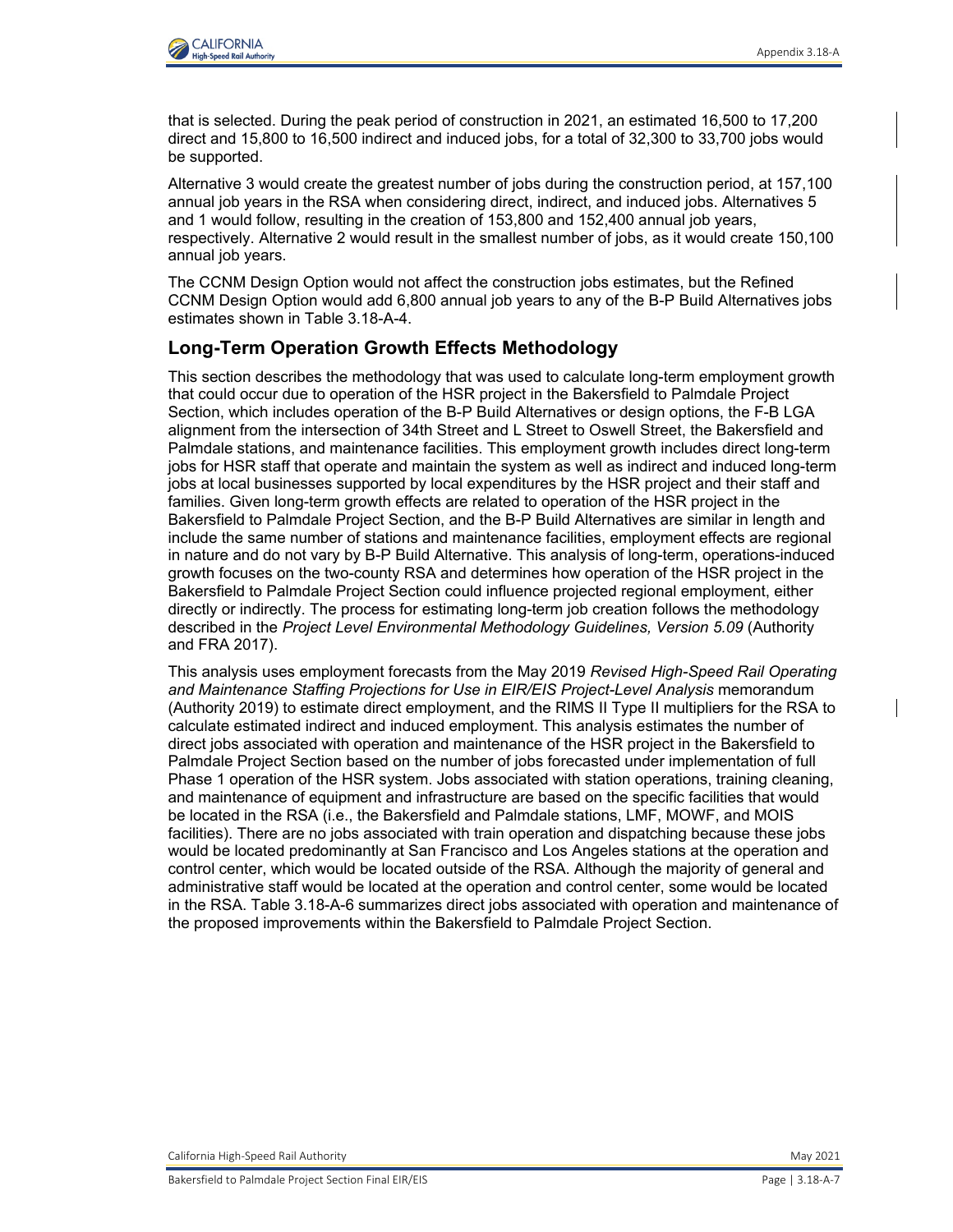

## **Table 3.18-A-6 Direct Operation and Maintenance Jobs**

| <b>Staffing Category</b>                    | Direct Jobs in the RSA |
|---------------------------------------------|------------------------|
| Station Operations and Train Cleaning       | 50                     |
| Maintenance of Equipment and Infrastructure | 98                     |
| Train Operations and Dispatching            |                        |
| General and Administrative                  | 20                     |
| Total                                       | 168                    |

Source: Authority 2019.

This analysis estimates the number of indirect and induced jobs based on the number of direct jobs by applying the RIMS II Type II direct-effect employment multiplier for Category 33, Rail Transportation, for the RSA to the number of direct jobs associated with operating the HSR project in the Bakersfield to Palmdale Project Section. The direct-effect multiplier is 3.0721, indicating there are a total of 3.0721 jobs associated with each direct job in the rail transportation industry. As such, operation of the HSR project in the Bakersfield to Palmdale Project Section would result in an increase of about 168 direct jobs and 348 indirect and induced jobs for a total of approximately 516 jobs.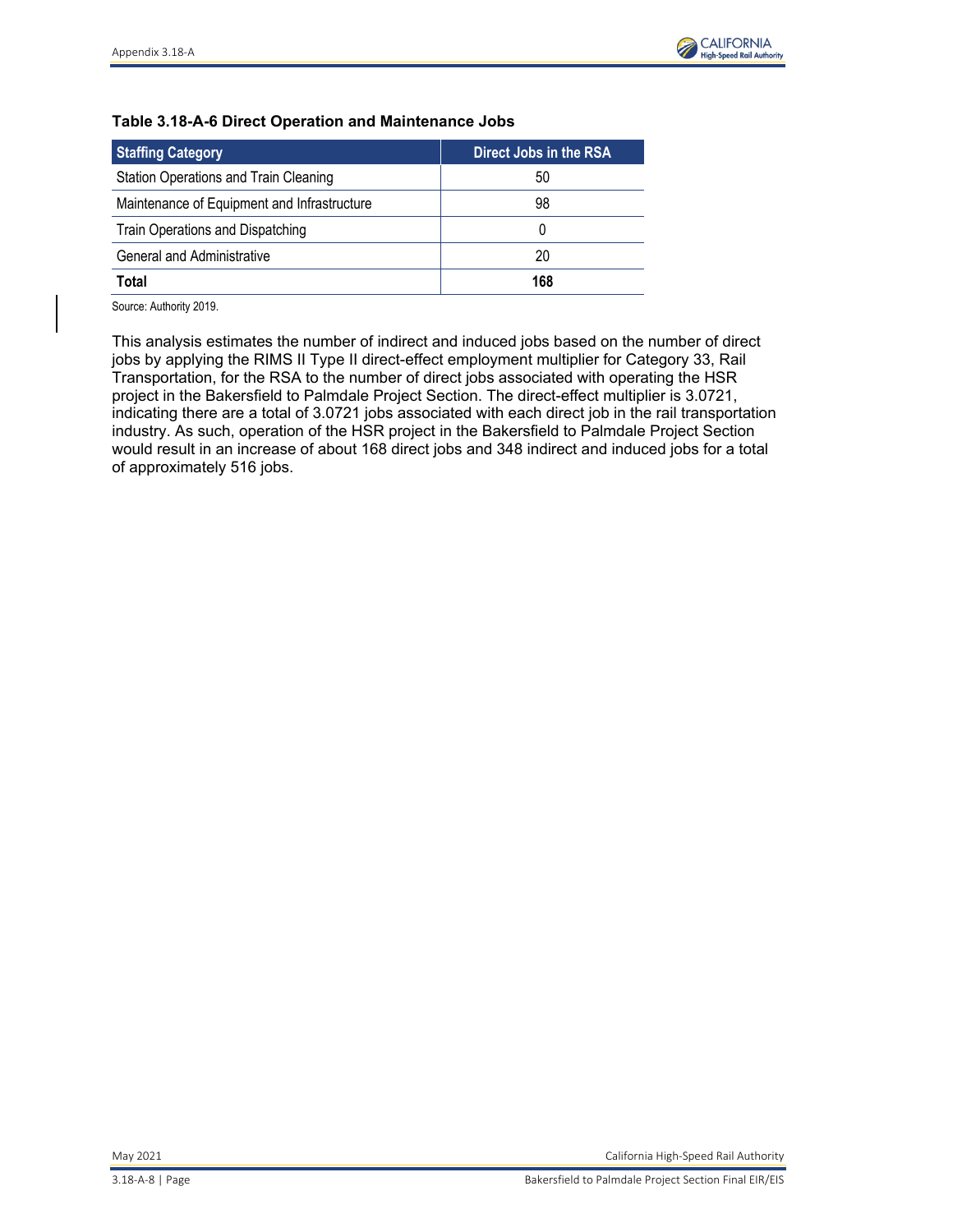

# **References**

- California High-Speed Rail Authority (Authority). 2019. *May 2019 Revised High-Speed Rail Operating and Maintenance Staffing Projections for Use in EIR/EIS Project-Level Analysis* memorandum.
- ———. 2021. *PEPD Draft Set Capital Costs Estimate Report*. February 2021.
- California High-Speed Rail Authority and Federal Railroad Administration (Authority and FRA). 2017. *Project Environmental Impact Report/Environmental Impact Statement: Environmental Methodology Guidelines, Version 5.09.* April 2017.
- Simon, Rick, California High-Speed Rail Authority. 2021. Email correspondence with TYLin and Rincon Consultants, regarding project costs. January 25, 2021.
- U.S. Bureau of Economic Analysis (BEA). 2013. *RIMS II: An essential tool for regional developers and planners*. December 2013.
- -. 2015. Regional Input-Output Modeling System (RIMS II) Type II Multipliers, 2007 U.S. Benchmark I-O data and 2013 Regional Data. November 2015.
- -. 2021a. Table 6.4D. Full-Time and Part-Time Employees by Industry (accessed January 2021).
	- 2021b. Table 6.5D. Full-Time Equivalent Employees by Industry (accessed January 2021).
- U.S. Bureau of Labor Statistics. 2021. CPI Detailed Report, Data for November 2020. (Table 24. Historical Consumer Price Index for All Urban Consumers (CPI-U): U. S. city average, all items) (accessed January 12, 2021).